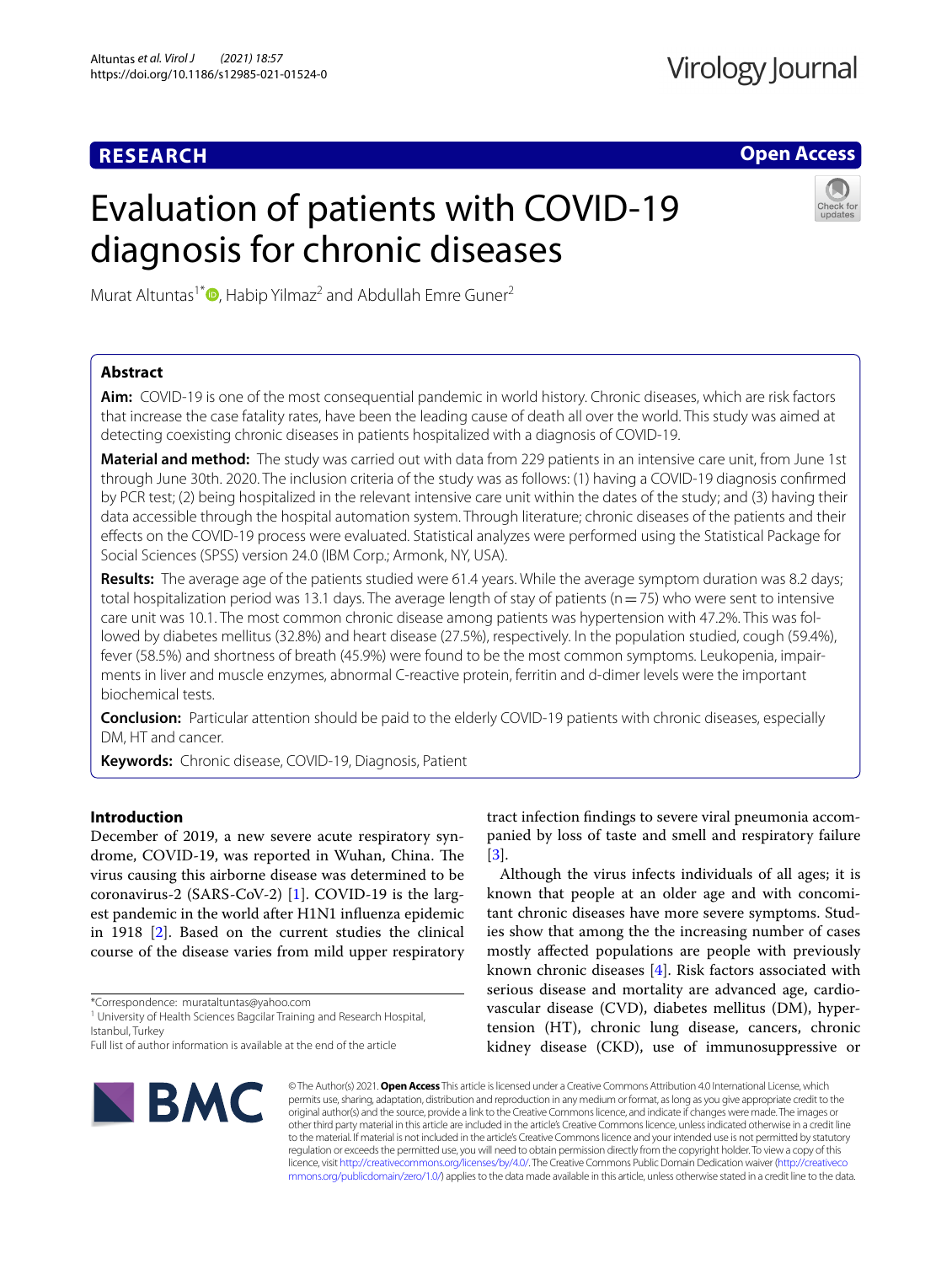biological agents, obesity, and smoking  $[5]$  $[5]$ . These diseases, which are risk factors that increase the case fatality rates, have been the leading cause of death in all developed or developing countries around the world [\[6](#page-4-5)].

Chronic diseases afect mortality with diferent mechanisms during COVID-19. It is known that there is an increase in troponin level associated with disease severity and mortality during the course of the disease. Severe viral infections causing systemic infammatory syndrome increase the risk of plaque, rupture and thrombus formation, and thus result in cardiovascular events [[7\]](#page-4-6). In the course of COVID-19, microangiopathic changes occurring in the respiratory tract of diabetic patients reduce gas exchange and lung compliance and cause a signifcant decrease in forced vital capacity (FVC) and forced expiratory volume in 1.second (FEV1) [\[8\]](#page-4-7). Hypertension is another important disease that need to be placed attention in Covid patients. SARS-CoV-2 enters target cells by binding to angiotensin converting enzyme 2 (ACE2) expressed on epithelial cells of lung, kidney, blood vessels. ACE2 expression increases in patients with HT and DM, who are treated with ACE inhibitors or receptor blockers [\[9](#page-4-8)].

It is known that the rates of chronic diseases are also high in regions with high mortality rates such as China, Europe, and the United States [\[10](#page-4-9)]. Identifying additional risk factors associated with COVID-19 patients will also afect the survival of individuals in this group. In this study, it is aimed to detect coexisting diseases in patients hospitalized with the diagnosis of COVID-19.

## **Material and method**

The study was carried out in Health Sciences University Bağcılar Training and Research Hospital Adult Intensive Care Unit, from June 1st through June 30th. 2020. It is a prospective, cross-sectional study. Study participants were selected based on the following criteria; (1) to have a diagnosis confrmed by Polymerase Chain Reaction (PCR) test, (2) to be hospitalized in the relevant intensive care unit on the date of the study and (3) to have data accessible through the hospital automation system. A total of 229 patients who have these criteria were included in the study.

Study was approved by the Ethics Committee of Istanbul Göztepe Training and Research Hospital, Turkey with the decision number 2020/0243. In addition; TR Ministry of Health Scientifc Research Platform on COVID-19 has also obtained a work permit with the date 04.05.2020 and number T190535.

Statistical analysis was performed by IBM SPSS Statistics 24 program. Descriptive data are presented by giving percentage distributions and mean $\pm$ standard deviation. T-test was used for measurement data in independent groups and Pearson chi-square test was used for census data in examining causality relationships. Considering the 95% confdence interval and 5% margin of error in the analysis, *p* < 0.05 was accepted as a signifcance level.

# **Results**

Total 75 patients (32.8%) of the study group were female and 154 (67.2%) were male. It was seen that the average age of the patients was 61.4 years old. While the average symptom duration was 8.2 days; total hospitalization period was 13.1 days. The average length of stay of 75 patients who were sent to intensive care unit was determined as 10.1.

The most common chronic disease among patients was hypertension with 47.2%. This was followed by diabetes mellitus (32.8%) and heart disease (27.5%), respectively. The distribution of patients according to their chronic diseases was given in Fig. [1](#page-1-0).

Distribution of the COVID-19 inpatients according to their symptoms and the treatments they received; was presented in Table [1](#page-2-0).

According to the symptom distribution of the patients; it was observed that cough, fever and shortness of breath were observed with close frequency. Among the symptoms of fever, cough, shortness of breath and runny nose, the least common symptom was runny nose with 2.2%. Considering the distribution of the disease according to its clinical severity; it was seen that the most common clinical presentation was "moderate" (50.7%). While all patients (100%) recieved the favipiravir treatment, only 14.8% of the patients recieved corticosteroid treatment. When the treatment results of the patients examined, it is observed that 59.5% were still hospitalized during the period data were collected, and 24% died. Biochemical

<span id="page-1-0"></span>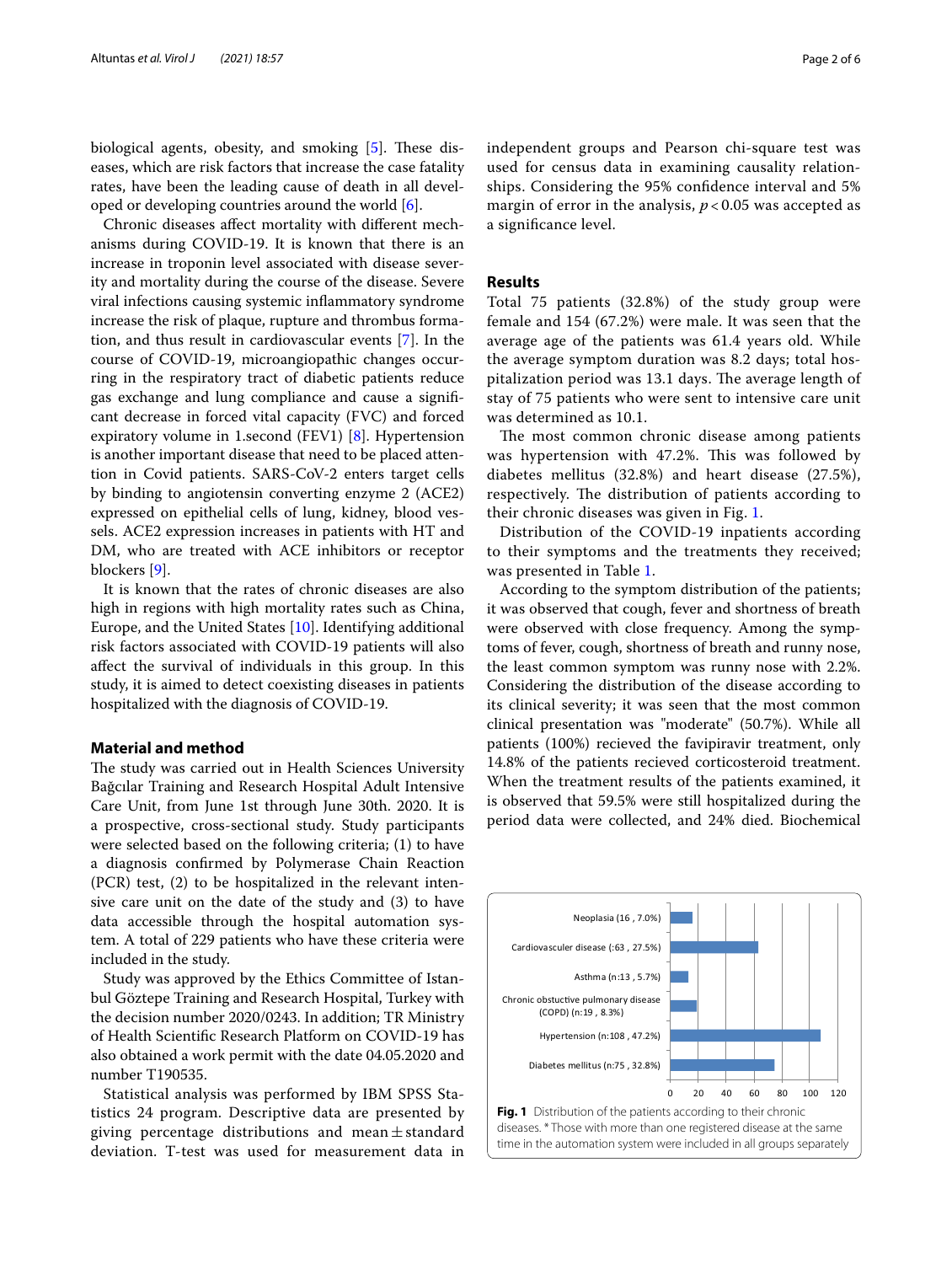|                                    | N <sup>a</sup> | $\%$  |
|------------------------------------|----------------|-------|
| Fever                              | 134            | 58.5  |
| Cough                              | 136            | 59.4  |
| Shortness of breath                | 105            | 45.9  |
| Runny nose                         | 5              | 2.2   |
| Clinic                             |                |       |
| Mild                               | 1              | 0.4   |
| Moderate                           | 116            | 50.7  |
| Bad                                | 21             | 9.2   |
| Terrible                           | 91             | 39.7  |
| Intensive care admission           | 93             | 40.6  |
| Oseltamivir treatment              | 154            | 67.2  |
| Favipiravir treatment              | 229            | 100.0 |
| Combined therapy                   | 101            | 44.1  |
| Vitamin C                          | 117            | 51.1  |
| Cortikosteroid                     | 34             | 14.8  |
| Anticoagulant therapy              | 192            | 83.8  |
| Mechanical ventilation             | 67             | 29.3  |
| Result ( $n = 227$ )               |                |       |
| <b>Fxitus</b>                      | 55             | 24.0  |
| Hospitalization continues          | 135            | 59.5  |
| Admission to intensive care        | 32             | 14.0  |
| Hospitalization in another service | 1              | 0.4   |
|                                    |                |       |

<span id="page-2-0"></span>**Table 1** Distribution of the patients according to their symptoms and medications

<sup>a</sup> Those with more than one registered disease at the same time in the automation system were included in all groups separately

values of patients during initial hospitalization are presented in Table [2.](#page-2-1)

After the analysis of post descriptive data, causality comparisons were performed. Causality comparisons were conducted based on gender and chronic diseases.

#### **Causality comparisons by gender**

When the distribution of chronic diseases by gender was examined; DM, HT and asthma were signifcantly higher

in females than males (respectively;  $\chi^2$  = 6.407, *p*: 0.016; χ2=7.370, *p*: 0.007; Fisher's *p*: 0.011). Chronic obstructive pulmonary disease (COPD) is signifcantly higher in men than women ( $\chi^2$  = 4.647, *p*: 0.031).

When the distribution by gender is examined in terms of the severity of the clinical picture and prognosis; there was no signifcant diference between the two sexes  $(\chi^2 = 2.396, p: 0.494; \chi^2 = 3.242, p: 0.198, respectively).$ When the results of the patient treatment were examined according to gender, no signifcant diference was found  $(x^2=4.034, p: 0.401)$ . In addition, when disease symptoms were examined by gender, no signifcant diference was found in terms of fever, cough, shortness of breath and nasal discharge ( $\chi^2$  = 1.950, *p*: 0.163;  $\chi^2$  = 0.195, *p*: 0.659;  $\chi^2$  = 0.154, *p*: 0.695; Fisher's *p*: 0.695, respectively).

T test analysis of age distribution by gender; revealed that women are signifcantly older than men (t test *p*: 0.007). Hospitalization C-reactive protein (CRP) value was found to be signifcantly higher in men than women (t test: *p*: 0.001).

### **Causality comparisons according to chronic diseases**

When the symptoms of fever, cough, shortness of breath and runny nose are examined according to chronic diseases; there was no diference in the presence of DM, COPD, neoplasia. Those with HT are found to be significantly higher than those without fever  $(x^2=4.850,$ *p*: 0.028). Patients with asthma were found signifcantly more likely to present shortness of breath than the others  $(\chi^2 = 8.341, p: 0.004)$ . The patients with heart disease were signifcantly higher in presenting cough and shortness of breath than those without the disease ( $\chi^2$  = 4.992,  $p: 0.025$ ;  $\chi^2$  = 4.463,  $p: 0.035$ , respectively).

Considering the clinical picture of patients with DM, the rate of bad and severe cases were found signifcantly higher than those without  $DM(\chi^2=10.466, p: 0.015)$ . Similarly, the rates of admission to intensive care unit

<span id="page-2-1"></span>**Table 2** Summary of biochemical investigations in hospitalized COVID-19 patients

|                                | Ν   | Minimum | Maximum  | Average | Std. deviation |
|--------------------------------|-----|---------|----------|---------|----------------|
| Leukocyte                      | 228 | 830.0   | 59,770.0 | 8036.7  | 5571.9         |
| <b>BUN</b>                     | 227 | 13.0    | 244.1    | 44.6    | 32.6           |
| Creatinin                      | 210 | .3      | 10.3     | 1.3     | 1.2            |
| Aspartat aminotransferaz (AST) | 229 | 9.0     | 2028.0   | 47.5    | 134.9          |
| Alanin aminotransferaz (ALT)   | 229 | 6.0     | 561.0    | 38.6    | 45.2           |
| C-reaktif protein (CRP)        | 219 | .01     | 318.4    | 87.1    | 73.4           |
| Procalcitonin                  | 107 | .01     | 20.0     | 1.4     | 3.5            |
| Ferritin                       | 154 | 13.0    | 36,872.5 | 925.6   | 3107.0         |
| D-dimer                        | 209 | 0.01    | 27.7     | 1.2     | 2.5            |
|                                |     |         |          |         |                |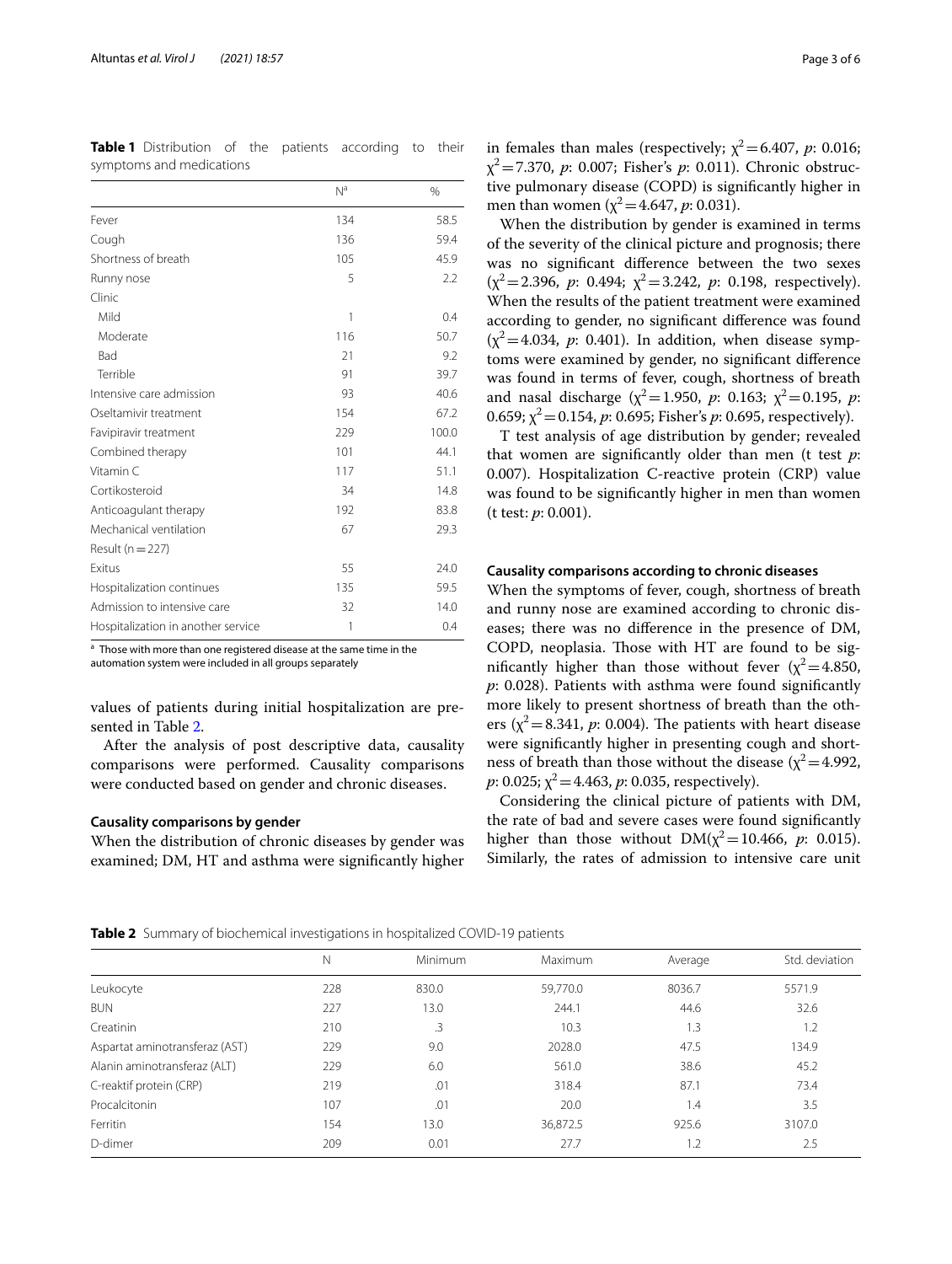and exitus were higher in this patient group ( $\chi^2$  = 7.584,  $p: 0.006$ ;  $\chi^2$  = 10.367,  $p: 0.035$ ).

There were no significant differences found in clinical picture and outcome of patients with HT. The rates of admission to intensive care unit were higher in this patient group than those who don't have HT ( $\chi^2$  = 6.069, *p*: 0.014).

No signifcant diference were found between those with and without COPD and asthma in terms of clinical picture, prognosis, admission to intensive care and outcome compared to those without COPD.

When compared with those without heart disease, those with heart disease admitted to intensive care were higher (for ICU admission  $\chi^2$  = 6.429, *p*: 0.011).

When patients with neoplasia and those without neoplasia are compared; it was seen that the clinical picture was signifcantly worse in patients with neoplasia than those without neoplasia ( $\chi^2$  = 16.721, *p*: 0.001). It was also found that the rate of exitus in patients with neoplasia was signifcantly higher than in those without neoplasia  $(\chi^2=16.147, p: 0.003).$ 

# **Cross comparisons of chronic diseases and biochemical tests**

While blood urea nitrogen (BUN) and CRP were found to be signifcantly higher in DM patients than those without DM, the duration of symptoms was shorter (t test: *p*: 0.0001, *p*: 0.001, *p*: 0.042, *p*: 0.005, respectively).

While BUN, procalcitonin and d-dimer were found to be signifcantly higher in patients with HT than those without HT, the symptom duration was shorter (t test: *p*: 0.0001, *p*: 0.001, *p*: 0.0001, *p*: 0.007, *p*: 0.008, respectively).

Age, CRP, and total length of stay were signifcantly higher in patients with COPD than those without (t test: *p*: 0.001, *p*: 0.009, *p*: 0.007, respectively). Symptoms and duration of intensive care were found to be lower in patients with asthma compared to those without intensive care (t test:  $p$ : 0.011,  $p$ : 0.036, respectively). There was no signifcant diference for the others.

Age, BUN, creatinine and non-d-dimer were signifcantly higher in those with heart disease than those without. The symptom duration was lower (t test: *p*: 0.0001, *p*: 0.0001, *p*: 0.035, *p*: 0.004, *p*: 0.015, respectively).

# **Discussion**

In the studies conducted in diferent countries during the frst period of the global epidemia, it was found that most of the patients were male and advanced age  $[11-13]$  $[11-13]$ . In one of the frst studies on this feld conducted in Wuhan, it was reported that the patients were mostly composed of elderly women and the most important diseases associated were hypertension, diabetes, heart diseases and

COPD [[14\]](#page-5-0). In this study similar results were observed in age and gender (male ratio 67.2%, mean age  $61.4 \pm 15.9$ ).

Hypertension was found to be the most common chronic disease associated with patients diagnosed with COVID-19 in the study (47.2%). High risk of serious disease in hypertensive patients was thought to be related; with the use of angiotensin converting enzyme 2 (ACE2) as the viral entry receptor in lung cells by the virus, with the high prevalence of hypertension in the population, and the frequency of use of renin-angiotensin system (RAS) blockers [[14](#page-5-0)]. In the study, although fever in these patients is statistically signifcantly higher than other symptoms, the mechanism of this is not fully known. In diferent studies, it is emphasized that hypertension is a common comorbidity for COVID-19 infection, which signifcantly afects mortality and disease severity [\[11,](#page-4-10) [12](#page-4-12), [15,](#page-5-1) [16\]](#page-5-2).

The frequency of diabetes mellitus in the study was found to be 32.8%. With this rate, diabetes is the second most common disorder among the patients who participated in the study. For diabetes mellitus, Huang et al. reported as the main comorbidity disease with a frequency of 20% [[11\]](#page-4-10). Its' frequency was found around 10% in diferent studies [\[17](#page-5-3)].

Cardiovascular diseases were found to be the third most common chronic disease in the study group (27.5%). Case series with additional cardiovascular disease have also been reported in the literature [[18,](#page-5-4) [19\]](#page-5-5).

Although the disease afects the respiratory tract; Huang et al. [\[11](#page-4-10)] and Wang et al. [[18\]](#page-5-4) found the prevalence of accompanying COPD to be 2% and 2.9%, respectively. Similarly, Chen et al. [\[19](#page-5-5)] found associated respiratory system diseases 1% in their study. In the study, COPD was seen at a very high rate with 8.3% and asthma 5.7%. These high rates found in the study have been associated with the high frequency of respiratory system diseases. In addition, rare, bronchiectasis, interstitial lung disease and tobacco use have been reported as coexisting risk factors alone [[12,](#page-4-12) [13,](#page-4-11) [20](#page-5-6), [21\]](#page-5-7). Moreover; in patients with asthma, the statistically signifcant excess of shortness of breath was associated with the clinical course of the disease.

Advanced DM, HT, neoplasia and heart disease patients with COVID-19 required signifcantly more intensive care. There was no statisticly significant relationship found between the need for intensive care and the severity of the disease with COPD. This finding might be contributed to the size of the population studied, and we recommend caution in interpreting this fnding. We recommend more studies conducted to detremine the relationship between the need for intensive care and the severity of the disease with COPD.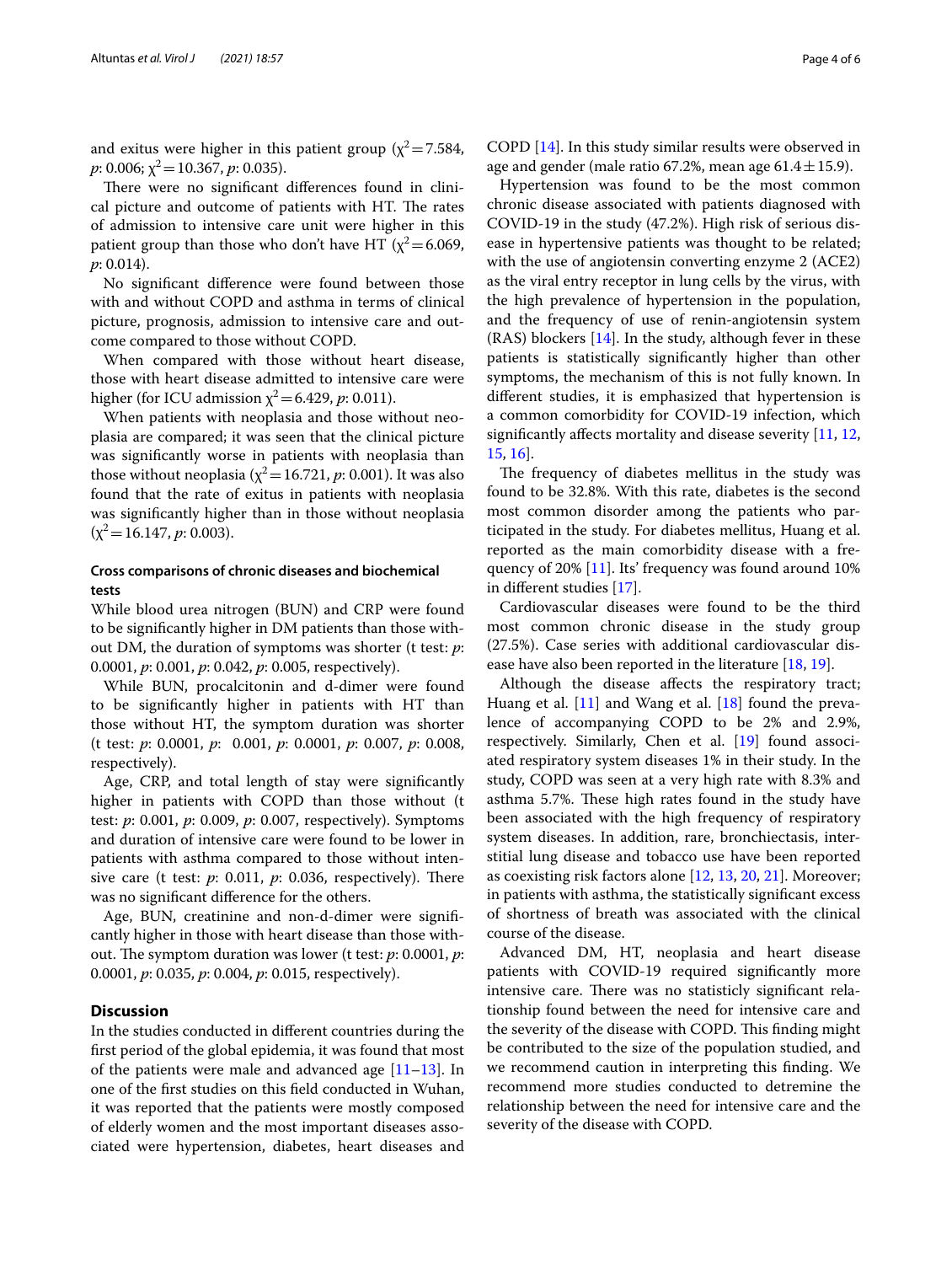Neurological diseases are the disease group that cause the highest health burden especially in the elderly population [\[22](#page-5-8)]. Despite this, no neurological disease was found in the records of patients diagnosed with COVID-19 in the study. Considering that neurological diseases require long-term follow-up and treatment; even if there is no COVID-19 diagnosis, special attention should be paid to the follow-up of these patients.

In present study, no fndings regarding with digestive system disorders and COVID-19 were found. However; it has been reported that some patients with COVID-19 show digestive symptoms such as diarrhea, vomiting and abdominal pain, and the average liver enzyme levels of these patients were also high [[23\]](#page-5-9). Although it has been stated that infammatory bowel diseases such as Crohn's and colitis ulcerosa may be diseases in patients with COVID-19 that contribute as genetic predisposition and environmental factors [[24](#page-5-10)], no fndings were found in this study. This finding might be attributed to the study group in the intensive care unit, and this fnding need to be interpreted cautiously.

Cough (59.4%), fever (58.5%) and shortness of breath (45.9%) were found to be the most common symptoms in this study. This situation was parallel to the literature  $[3, 3]$  $[3, 3]$ [19,](#page-5-5) [21\]](#page-5-7).

In the conducted studies, leukopenia is the most common laboratory fnding; rarely, thrombocytopenia is observed [\[3](#page-4-2), [12,](#page-4-12) [25](#page-5-11)]. In the literature, impairments have also been reported in liver and muscle enzymes. Abnormal elevations can also be observed in C-reactive protein, ferritin and d-dimer levels [\[16,](#page-5-2) [17](#page-5-3)].

## **Conclusion**

It would be appropriate to evaluate carefully to COVID-19 patients, especially for the current chronic diseases. Particular attention should be paid to the elderly COVID-19 patients with chronic diseases, especially DM, HT and cancer.

#### **Abbreviations**

ACE-2: Angiotensin converting enzyme-2; BUN: Blood urea nitrogen; CKD: Chronic kidney disease; COPD: Chronic obstructive pulmonary disease; CRP: C-Reactive protein; COVID-19: Severe acute respiratory syndrome 2, SARS-2; CVD: Cardiovascular disease; DM: Diabetes mellitus; FEV-1: Forced expiratory volume in 1 s; FVC: Forced vital capacity; HT: Hypertension; ICU: Intensive care unit; PCR: Polymerase chain reaction; RAS: Renin angioensin system; SPSS: Statistical package for social sciences.

#### **Authors' contributions**

MA: Drafting the work, substantial contributions to the conception of the work, acquisition, analyses, fnal approval of the version to be published. HY: Collected the data, fnal approval of the version to be published. AEG: Final approval of the version to be published. All authors read and approved the final manuscript.

#### **Funding**

There is no any private funding used. Funding has been covered by authors.

#### **Availability of data and materials**

Not applicable.

#### **Declarations**

#### **Ethics approval and consent to participate**

It was approved by the Ethics Committee of Istanbul Göztepe Training and Research Hospital with the decision number 2020/0243. In addition; TR Ministry of Health Scientifc Research Platform on COVID-19 has also obtained a work permit with the date 04.05.2020 and number T190535.

#### **Consent to publication**

Not applicable.

#### **Competing interests**

There is no fnancial or non-fnancial confict of interest.

#### **Author details**

<sup>1</sup> University of Health Sciences Bagcilar Training and Research Hospital, Istanbul, Turkey. <sup>2</sup> Provincial Health Directorate, Istanbul, Turkey.

Received: 16 December 2020 Accepted: 4 March 2021

#### **References**

- <span id="page-4-0"></span>1. [http://www.euro.who.int/en/health-topics/health-emergencies/coron](http://www.euro.who.int/en/health-topics/health-emergencies/coronavirus-covid-19/news/news/2020/3/who-announces-covid-19-outbreak-a-pandemic) [avirus-covid-19/news/news/2020/3/who-announces-covid-19-outbr](http://www.euro.who.int/en/health-topics/health-emergencies/coronavirus-covid-19/news/news/2020/3/who-announces-covid-19-outbreak-a-pandemic) [eak-a-pandemic.](http://www.euro.who.int/en/health-topics/health-emergencies/coronavirus-covid-19/news/news/2020/3/who-announces-covid-19-outbreak-a-pandemic) 30 March 2020.
- <span id="page-4-1"></span>2. Moein ST, Hashemian SMR, Mansourafshar B, Tousi AK, Tabarsi P, Doty RL. Smell dysfunction: a biomarker for COVID-19. Int Forum Allergy Rhinol. 2020;10(8):944–50.
- <span id="page-4-2"></span>3. Zhu N, Zhang D, Wang W, Li X, Yang B, Song J, et al. China Novel Coronavirus Investigating and Research Team. A novel coronavirus from patients with pneumonia in China, 2019. N Engl J Med. 2020;382:727–33.
- <span id="page-4-3"></span>4. Ssentongo P, Ssentongo AE, Heilbrunn ES, Ba DM, Chinchilli VM. Association of cardiovascular disease and 10 other pre-existing comorbidities with COVID-19 mortality: a systematic review and meta-analysis. PLoS ONE. 2020;15(8):e0238215.
- <span id="page-4-4"></span>5. Zhou F, Yu T, Du R, et al. Clinical course and risk factors for mortality of adult inpatients with COVID-19 in Wuhan, China: a retrospective cohort study. Lancet. 2020;395(10229):1054–62.
- <span id="page-4-5"></span>6. Organization WH. Noncommunicable diseases. [https://www.who.int/](https://www.who.int/news-room/fact-sheets/detail/noncommunicable-diseases) [news-room/fact-sheets/detail/noncommunicable-diseases.](https://www.who.int/news-room/fact-sheets/detail/noncommunicable-diseases)
- <span id="page-4-6"></span>7. Kang Y, Chen T, Mui D, Ferrari V, Jagasia D, Scherrer-Cros-bie M, et al. Cardiovascular manifestations and treatment considerations in COVID-19. Heart. 2020;106(15):1132–41.
- <span id="page-4-7"></span>8. Hussain A, Bhowmik B, do Vale Moreira NC. COVID-19 and diabetes: knowledge in progress. Diabetes Res Clin Pract. 2020;162:108142.
- <span id="page-4-8"></span>9. Wan Y, Shang J, Graham R, Baric RS, Li F. Receptor recognition by the novel coronavirus from Wuhan: an analysis based on decade-long structural studies of SARS coronavirus. J Virol. 2020;94(7):e00127-e220.
- <span id="page-4-9"></span>10. Yusuf S, Joseph P, Rangarajan S, Islam S, Mente A, Hystad P, et al. Modifable risk factors, cardiovascular disease, and mortality in 155 722 individuals from 21 high-income, middle-income, and low-income countries (PURE): a prospective cohort study. The Lancet. 2020;395(10226):795–808.
- <span id="page-4-10"></span>11. Huang C, Wang Y, Li X, Ren L, Zhao J, Hu Y. Clinical features of patients infected with 2019 novel coronavirus in Wuhan, China. Lancet. 2020;395:497–506.
- <span id="page-4-12"></span>12. Rothe C, Schunk M, Sothmann P, Bretzel G, Froeschl G, Wallrauch C. Transmission of 2019-nCoV infection from an asymptomatic contact in Germany. N Engl J Med. 2020;382:970–1.
- <span id="page-4-11"></span>13. Holshue ML, DeBolt C, Lindquist S, Lofy KH, Wiesman J, Bruce H. First case of 2019 novel coronavirus in the United States. N Engl J Med. 2020;382:929–36.